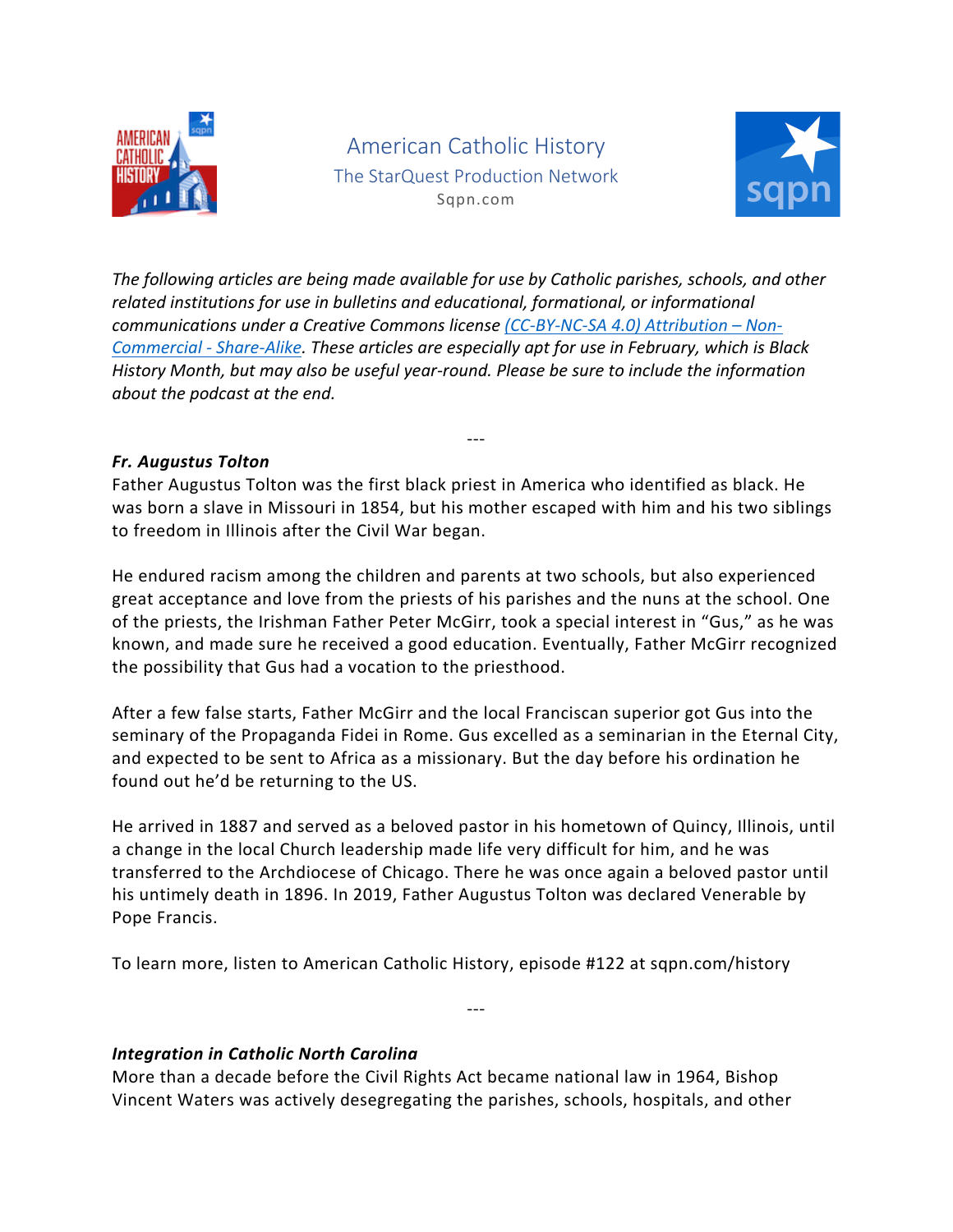institutions of the Diocese of Raleigh in North Carolina. Bishop Waters had studied at the North American College in Rome where his friendship with the black cook — who was American, and who wanted to be a priest but was barred due to the color of his skin helped him realize the deep injustice of racist policies and segregation.

As bishop he wrote multiple pastoral letters on racism, calling it a "heresy". Throughout the 1950s, he desegregated the chancery staff, the Knights of Columbus, and other Catholic institutions. In 1958, he ordained the first black priest for the Diocese of Raleigh, Fr. Thomas Hadden. Eventually the fight to formally desegregate Catholic life completed its task, but the battle to root out racism from people's minds and hearts continued, and Bishop Waters would continue his fight until his death in 1974.

To learn more, listen to American Catholic History, episode #124 at sqpn.com/history

# *Mary Edmonia Lewis*

Mary Edmonia Lewis was a black Catholic woman who became a great sculptor. In order to overcome prejudice against her because of her race and sex, she moved to Rome from the US early on and it wasn't until quite recently that Lewis received recognition for her great art.

---

Mary was born in New York in the 1840s to a Haitian-American father and Chippewa mother and was baptized Catholic. She studied art and she moved to Boston and began her career as a sculptor. Her financial success there allowed her to travel abroad at 22 years old, and she eventually settled in Rome where she lived for the next 60 years.

In Rome, she was freed from much of the prejudice she encountered at home because she was black and a woman in a field mostly reserved to white men in the US. She was also surrounded by the splendor of the Catholic faith in the Church's art and architecture, which helped her Catholic faith flourish.

In Italy, Mary honed her craft, and unlike most sculptors of the time, she also did her own chisel work rather creating scale models for stone workers to render in full-size marble. Over the years, she welcomed into her studio the likes of Ulysses S. Grant, Pope Pius IX, and Frederick Douglass.

Her greatest sculpture was The Death of Cleopatra, a large work created for the Centennial Exhibition in Philadelphia in 1876. Afterward, because the statue had not sold and she couldn't afford to ship it back to Italy, it lingered in obscurity--in a saloon, as a horse's grave marker, in a construction yard, in a shopping mall--for a century, before being identified in the 1980s. It now sits in the Smithsonian Museum of American Art.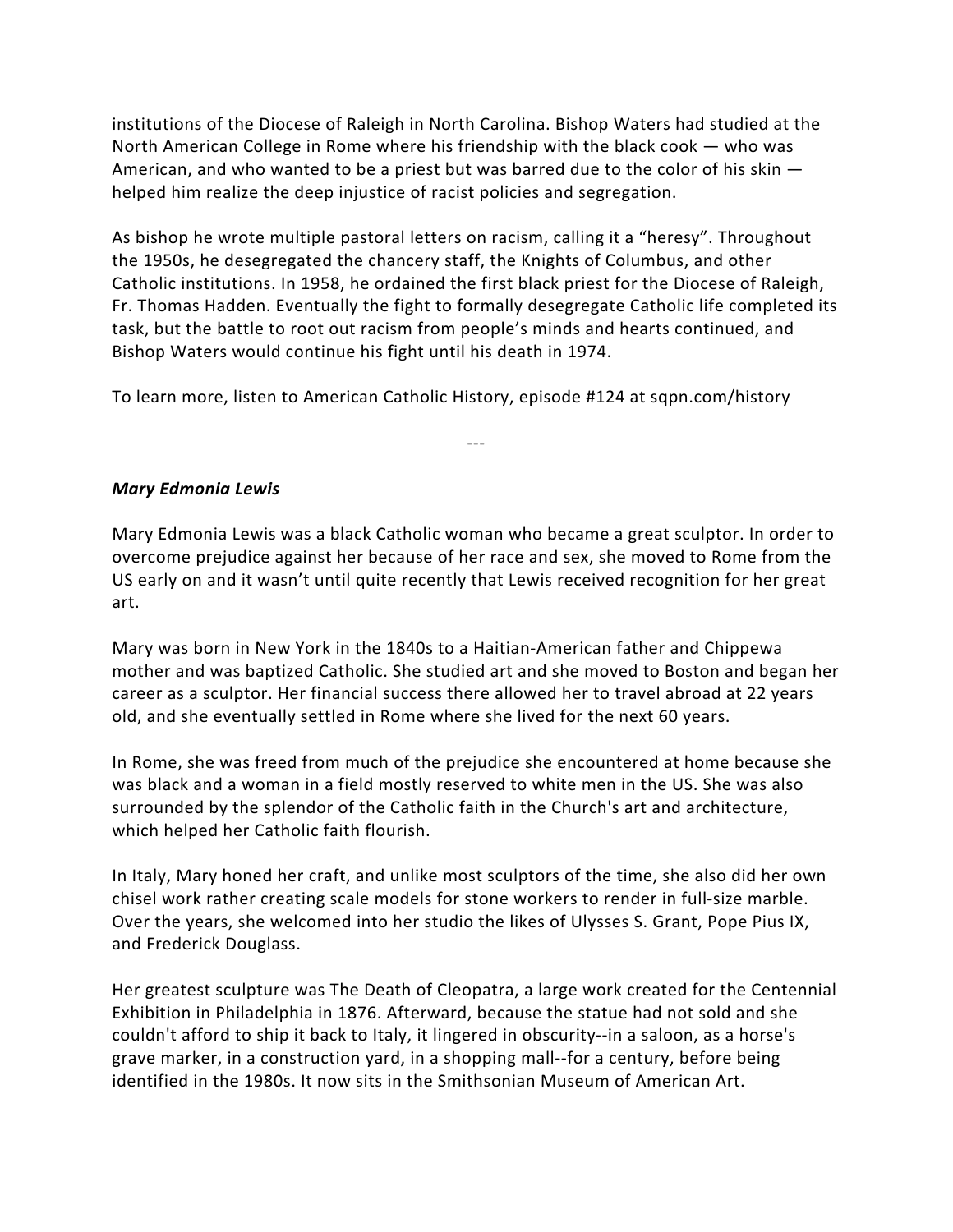Mary Edmonia Lewis spent her last years in London and died there in 1907. Her place in art history was largely forgotten until the 1970s, cemented by the quality of her work, but one thing remains indisputable about America's first great black female artist: Mary Edmonia Lewis was a devout Catholic.

To learn more, listen to American Catholic History, episode #84 at sqpn.com/history.

# *Mother Beasley*

Not much is known about the life of Mathilda Beasley, but what we do know is remarkable. She was born in New Orleans in 1832 or 1834, to her mother Caroline who was enslaved to a man named John Taylor. Not much is known about her first 20 years, except that she may have been baptized in the city's St. Louis Cathedral.

---

At some point by 1850, she became a free woman and had learned to read and write, conduct business, and teach others and had moved to Savannah, Georgia, where she worked as a seamstress.

But Mathilda had a second, very dangerous project: She was secretly educating enslaved children, which was against the law. To protect themselves, she would change the location of classes, create hiding places in her home for the students, and have the children conceal their books in baskets as they walked to and from classes.

After the upheaval of the Civil War, Mathilda married a prominent black businessman, Abraham Beasley, who had made his money in an unusual way: through the slave trade. In spite of this, Mathilda and Abraham were married in 1869. They had no children of their own, and when Abraham died in 1877, Mathilda found herself a wealthy woman. So she donated it all to the Catholic Church, perhaps in atonement for her husband's participation in the slave trade. In any case, she designated part of it for an orphanage for black children.

Mathilda returned to being a seamstress for a time, but she eventually felt the call to religious life. There weren't many opportunities for a black woman to be a sister in the US, so she traveled to England in 1885 and entered a Franciscan Poor Clare community in York. After two years, she returned to Savannah to establish a new Franciscan community and open a new orphanage. Despite the difficulties and poverty, Mother Beasley persisted against all odds and became known for her humility and faith. She died in 1903, in the little chapel in her home, in the midst of prayer.

To learn more, listen to American Catholic History, episode #36 at sqpn.com/history

### *Julia Greeley*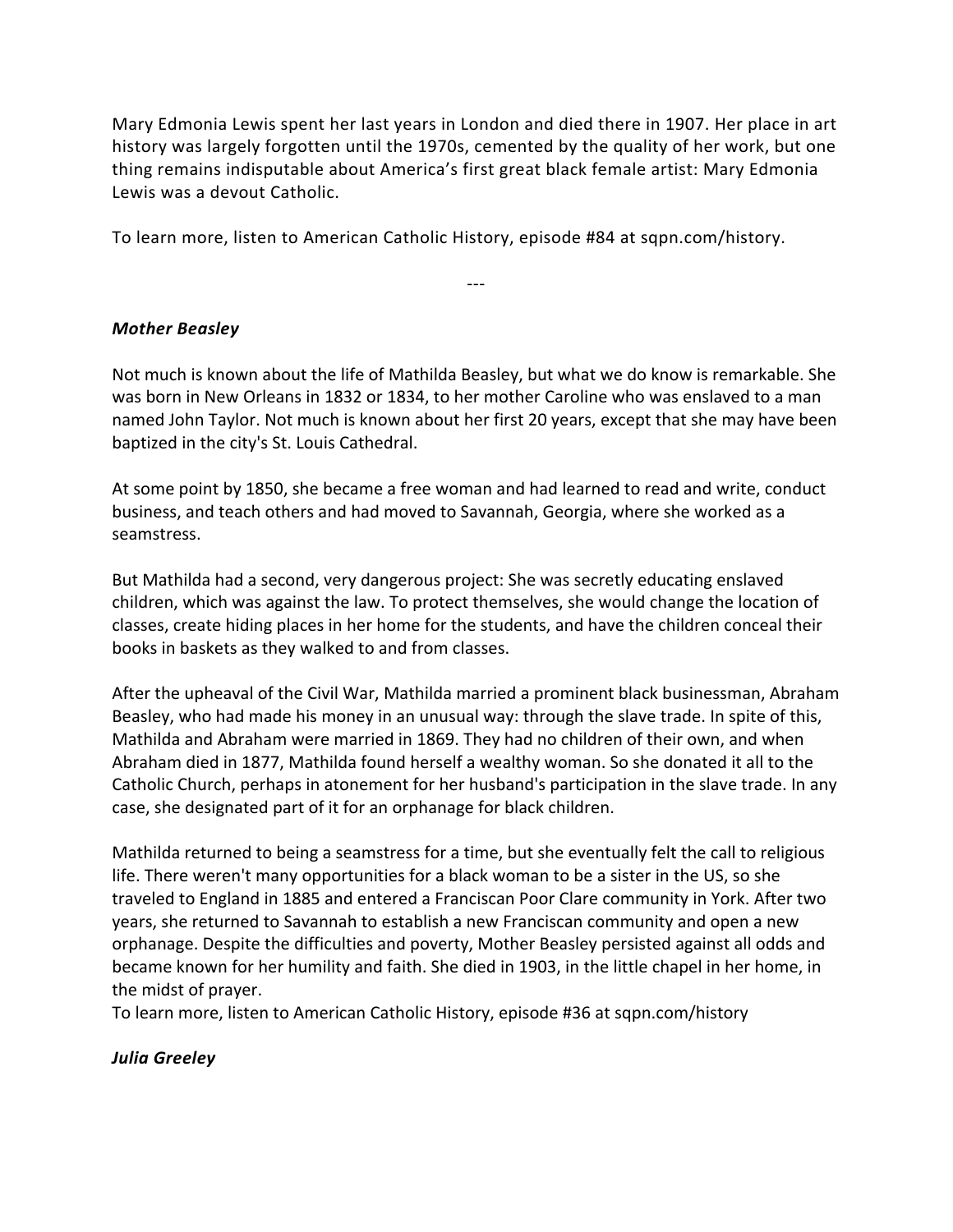The only person to be buried in the cathedral in Denver, Colorado is not a bishop or a priest, or even a religious brother or sister. It is Julia Greeley, a woman born into slavery in Missouri, who dedicated her life to caring for others.

Julia was born in the 1830s or 1840s. After Emancipation, she worked as a live-in servant for a St. Louis doctor and his family, but then moved to Denver to work for the doctor's sister-in-law, Julia Gilpin, the devout Catholic wife of the first governor of the Colorado territory.

From early on in Denver, her heart was with the poor, the children, and all those in need. By day, she would work for the Gilpins, but as she was out and about she would use her meager earnings to help the poor and needy. In 1880, in part due to the influence of Mrs. Gilpin, Julia entered the Catholic Church and became a daily communicant. She was deeply devoted to the Sacred Heart of Jesus and worked to share that devotion, walking all over Denver on first Fridays to deliver Sacred Heart pamphlets and other Catholic material to all the firehouses in the city. She knew that most firemen in Denver were from poor Catholic families and had a dangerous job.

Julia was known all over Denver, by people of all faiths and all walks of life, by two things: a little red wagon which she was always pulling behind her with what she had to deliver whether it was food, coal, religious pamphlets, toys that she would repair to give to kids, clothes, whatever; and a big floppy black hat that she always wore. Some called her a "Oneperson St. Vincent DePaul Society." She served everyone, white and black, Catholic and non-Catholic alike.

Julia Greeley died on June 7, 1918, the feast of the Sacred Heart. People from all over Denver came to her funeral, filing past her casket for five hours. Her cause for canonization was opened in 2016.

---

To learn more, listen to American Catholic History, episode #34 at sqpn.com/history.

### *Pierre Toussaint*

Venerable Pierre Toussaint was born around 1766 in what is now Haiti into slavery on a sugar plantation. He was trained to serve in the owner's house and taught to read and write. He learned French by reading books of homilies, which helped instill in him a deep Catholic faith.

In 1787, they were moved with their masters to New York City, where Pierre was apprenticed to one of the best hairdressers in the city, one of the few trades open to people of color at the time. He became so good, he was in demand among the upper classes of NYC.

When his master Jean Berard died of pneumonia in 1791, leaving his wife Marie a penniless widow, Pierre, who was making enough money to buy his freedom chose to remain a slave to take care of Marie. He knew she wouldn't accept his charity from him as a free Black man and elected to remain enslaved to care for her, seeing it as his Christian duty.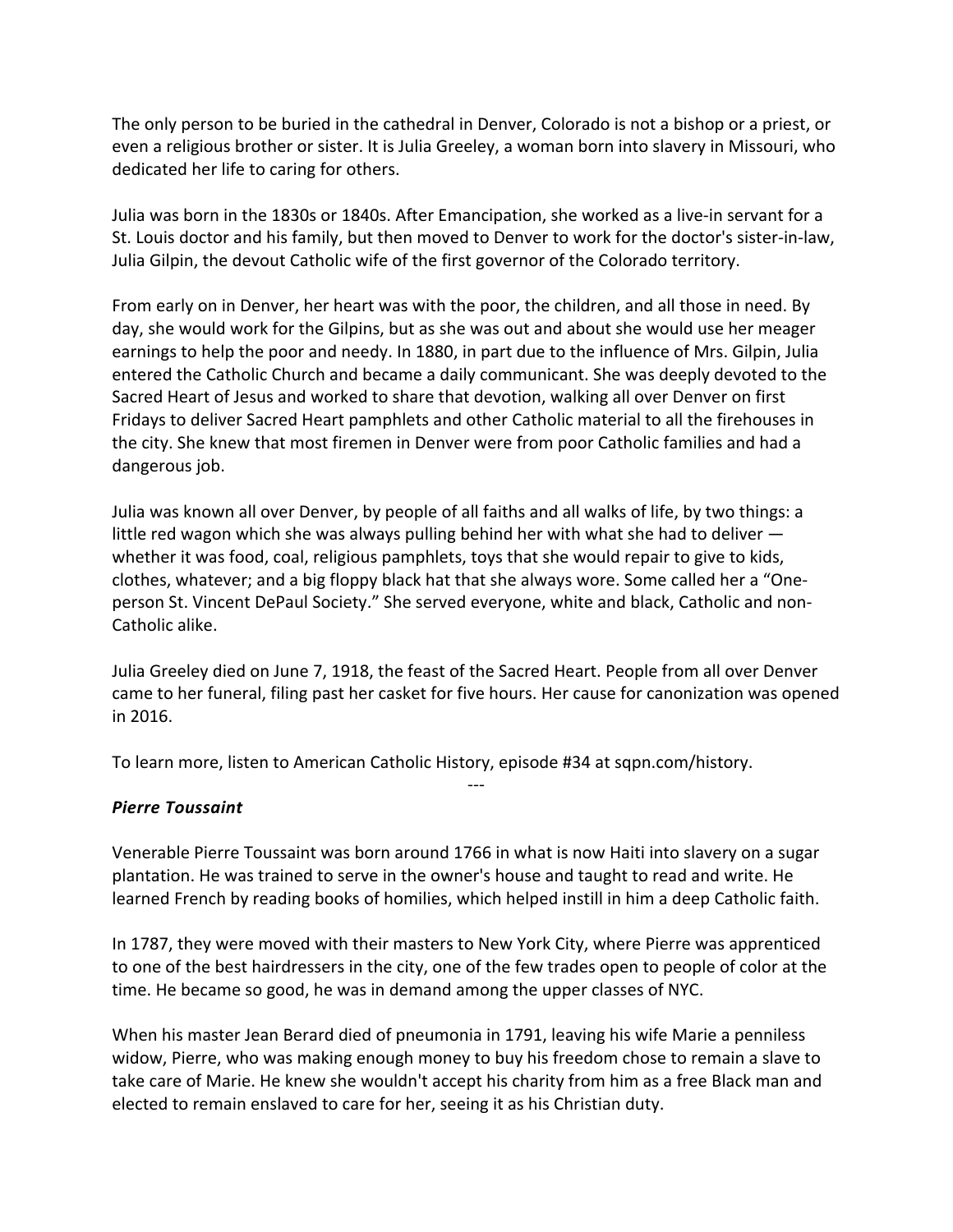This continued until Pierre was freed by a grateful Marie in 1807. He then married his wife Juliette and they continued to live with Marie, but as live-in servants.

Pierre and Juliette spent much time and money helping others who had fled to New York from Haiti. They helped them find jobs, established a credit agency for immigrants and freed slaves, brought aid to the sick during epidemics, visited the imprisoned to give counsel and aid, helped fund the first Catholic school for black children in the city, co-founded an orphanage with St. Elizabeth Ann Seton, and helped fund the construction of Catholic Churches, including St. Patrick's Cathedral.

Pierre was also a confidant of his wealthy and influential hairdressing clients, telling stories and speaking of his Catholic faith and the goodness and love of God, becoming known to many of them as "Our Saint Pierre." In 1996, Pierre was recognized by Pope St. John Paul II as Venerable.

---

To learn more about Pierre Toussaint, listen to American Catholic History, episode #35 at sqpn.com/history.

### *Daniel Rudd*

Daniel Rudd was born in 1854, to Catholic parents who were enslaved on a plantation in Kentucky. At the end of the Civil War in 1865 and now free, Daniel went to school, graduating from high school in Springfield, Ohio, a rare thing for any young man in those days, especially a Black man.

Daniel set to work at a local newspaper, dedicating himself to advocating for the rights of people of color, wanting to extend into secular matters the equality and dignity he found in his Catholic faith. He quickly became convinced of the strong role the press could play in furthering the causes of justice, and in 1885, he founded The Ohio Tribune in Springfield, the first newspaper in the United States printed by, and for, black Americans.

The Tribune eventually became the American Catholic Tribune, a national newspaper based in Cincinnati. Rudd wrote of his newspaper's mission: "We will do what no other paper published by colored men has dared to do - give the great Catholic Church a hearing and show that it is worthy of at least a fair consideration at the hands of our race, being as it is the only place on this Continent where rich and poor, white and black, must drop prejudice at the threshold and go hand in hand to the altar."

In 1889, Rudd helped create the Colored Catholic Congress, a national gathering of leaders of the black Catholic community that met in Washington, DC. The meeting discussed topics of evangelization and Catholic life and they were even joined at one point by President Grover Cleveland. The Congresses were held occasionally for some years afterward, and was reborn in 1994 as the National Black Catholic Congress, which meets every five years.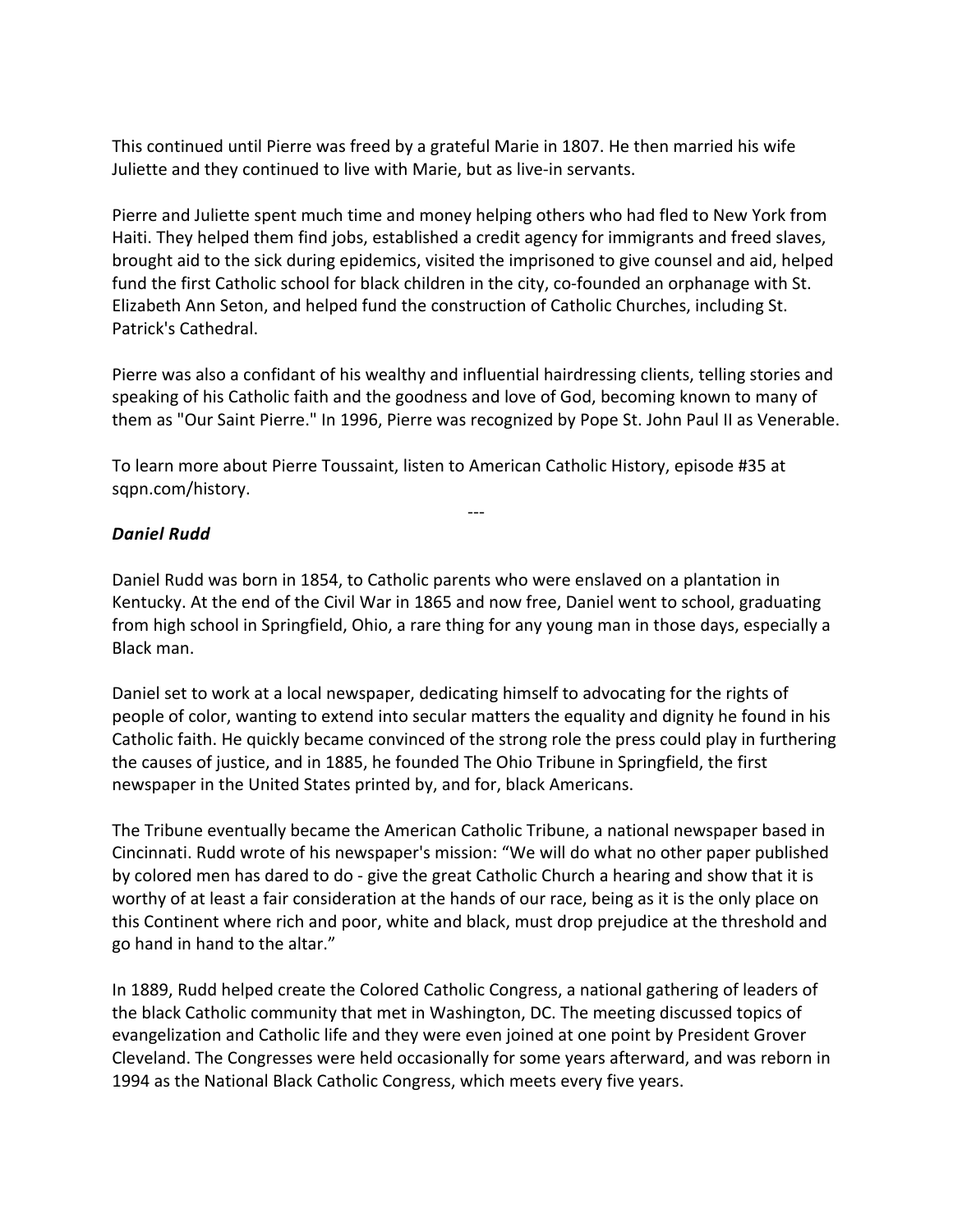Daniel Rudd died in 1933 at the age of 79, but his legacy lives on in the many Catholics who continued to be part of the struggle for civil rights for African-Americans throughout the 20th century.

To learn more about Daniel Rudd, listen to the American Catholic History podcast, episode #33 at sqpn.com/history.

---

# *Henriette Delille*

Henriette Delille founded the second oldest religious order for Black women in the US, but she had to reject the well-established norms of her day and overcome the legacy of slavery in her home town of New Orleans to do it. Born a "free woman of color" of mixed ancestry in New Orleans in 1813, she was the great-granddaughter of a woman who had been enslaved and then freed. Henriette was expected to one day become a mistress to a wealthy man as was common for freed women of color in that time, so she was to be schooled in arts and etiquette.

At 11 years old, Henriette was enrolled in a Catholic school run by an order of French religious sisters. There her eyes were opened to the Catholic faith and the sisters encouraged the students to teach the faith to the children of slaves. This changed the course of her life.

In 1835, Henriette founded a religious community of white and black women that would be called The Sisters of the Holy Family, despite both Church and civil prohibitions against such mixing. She was not deterred and eventually she prevailed and received approval. The order worked in New Orleans to educate both free and enslaved children, to care for the elderly and sick, and to assist the poor. They established the first Catholic home for the elderly in the US.

Mother Henriette Delille died in 1862 at just 49 years old of tuberculosis. Her order continues with about 300 sisters today in six US cities and in Belize. She was declared Venerable in 2010.

Mother Delille set down what should be on her tombstone in 1836, when she was 23 and was founding her order. On the inside leaf of a prayer book she wrote, "I believe in God. I hope in God. I love God. I want to live and die for God."

To learn more about Henriette Delille, listen to the American Catholic History podcast, episode #13 at sqpn.com/history.

---

### *Mary Lou Williams*

Mary Lou Williams was one of the great jazz musicians of the 20th century, performing with the likes of Dizzy Gillespie, Charlie Parker, Miles Davis, and Thelonius Monk throughout the 1940s and 50s. As a black woman in a time when both parts of her identity were made obstacles, her accomplishments were impressive.